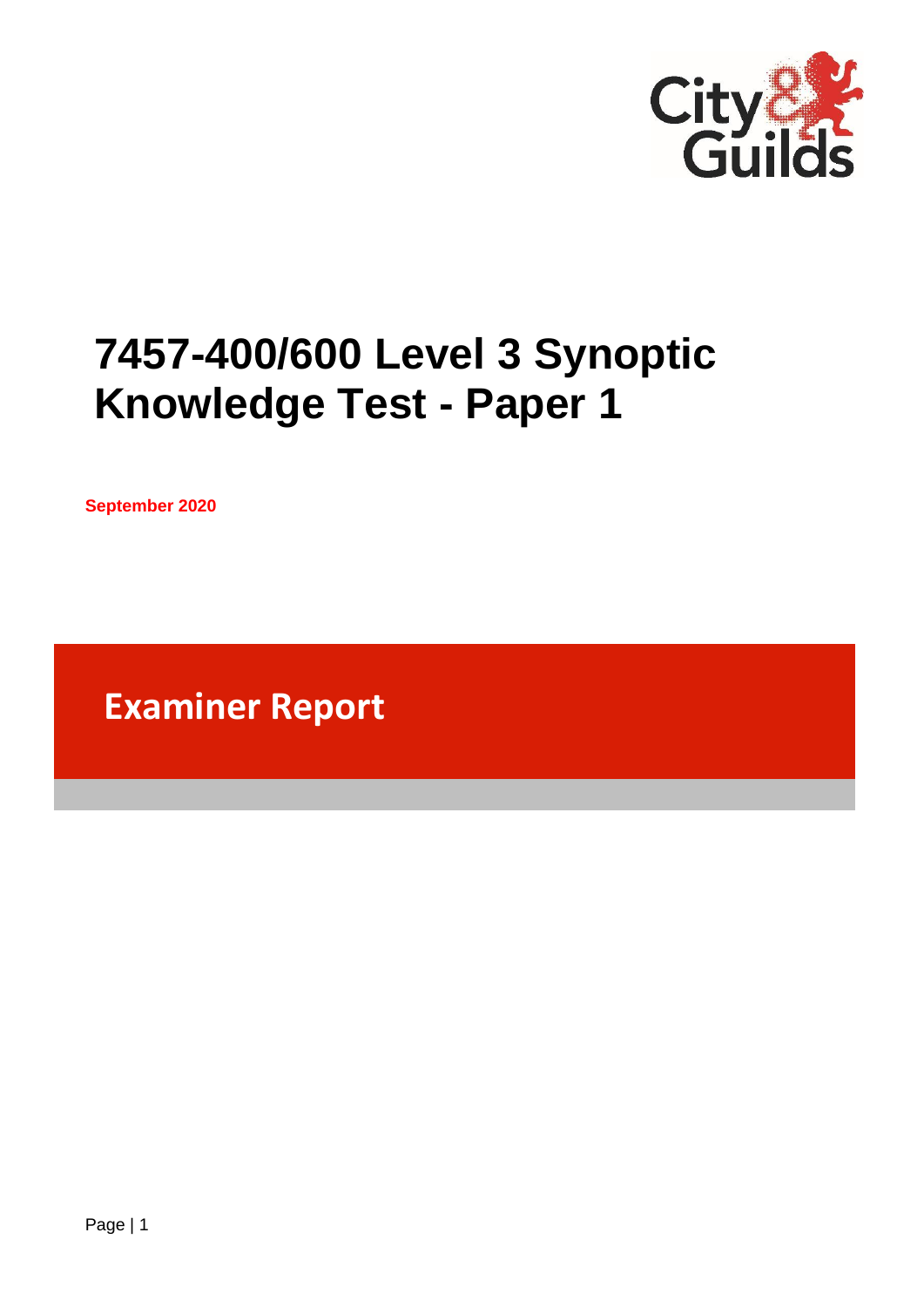# **Contents**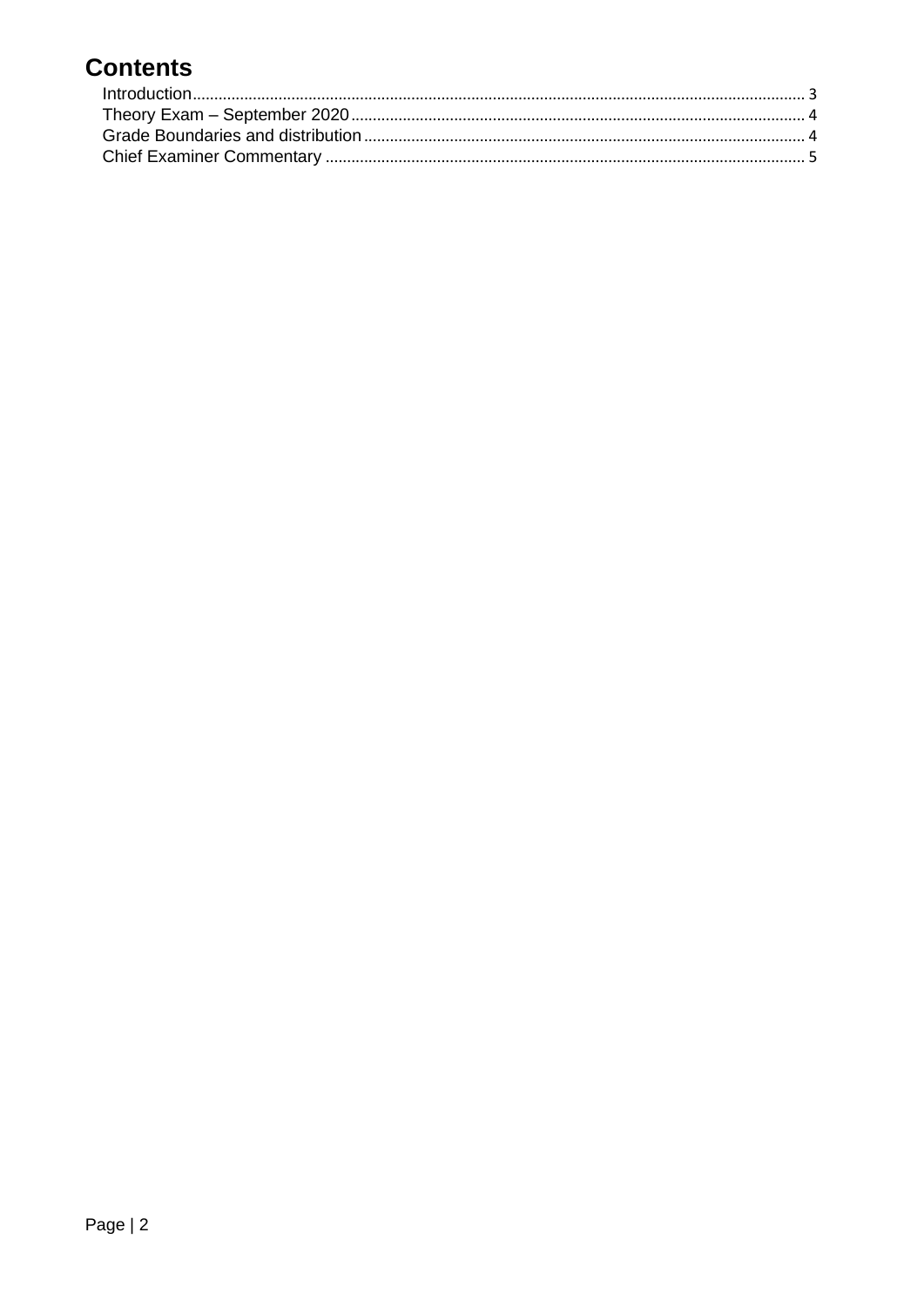### <span id="page-2-0"></span>**Introduction**

This document has been prepared by the Chief Examiner, it is designed to be used as a feedback tool for centres to use in order to enhance teaching and preparation for assessment. It is advised that this document be referred to when preparing to teach and then again when candidates are preparing to sit examinations.

This report provides general commentary on candidate performance and highlights common themes in relation to the technical aspects explored within the assessment, giving areas of strengths and weakness demonstrated by the cohort of candidates who sat the **September 2020** examination series. It will explain aspects which caused difficulty and potentially why the difficulties arose, whether it was caused by a lack of knowledge, incorrect examination technique or responses that failed to demonstrate the required depth of understanding.

The document provides commentary on the following assessment; **7457-400/600 Level 3 Synoptic Knowledge Test – Paper 1**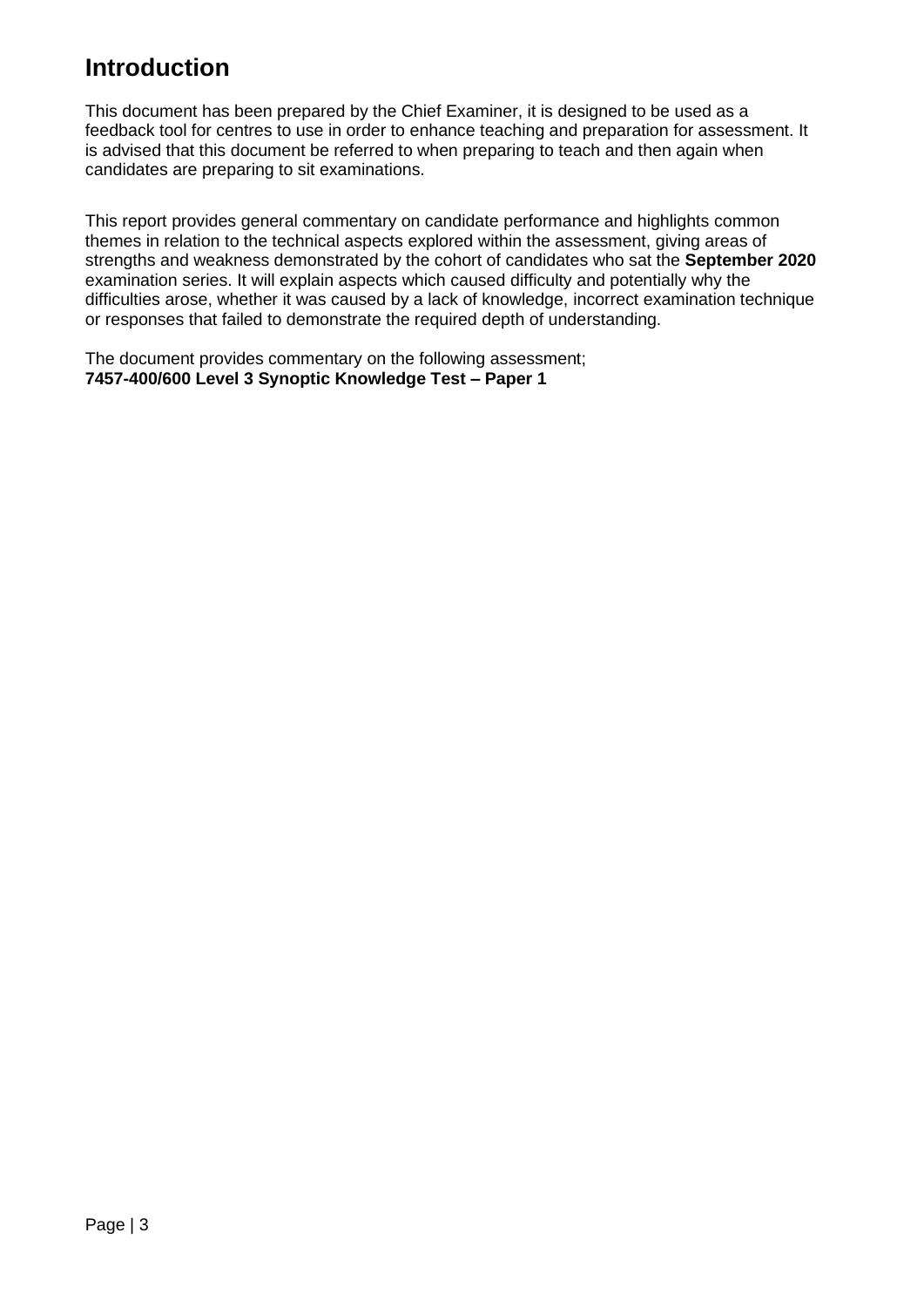# <span id="page-3-0"></span>**Theory Exam – September 2020**

# <span id="page-3-1"></span>**Grade Boundaries and distribution**

Assessment: **7457-400/600** Series: **September 2020**

Below identifies the final grade boundaries for this assessment, as agreed by the awarding panel and the pass rate for this series:

| <b>Total marks available</b> | 60  |
|------------------------------|-----|
| Pass mark                    | 33  |
| Pass rate                    | 91% |